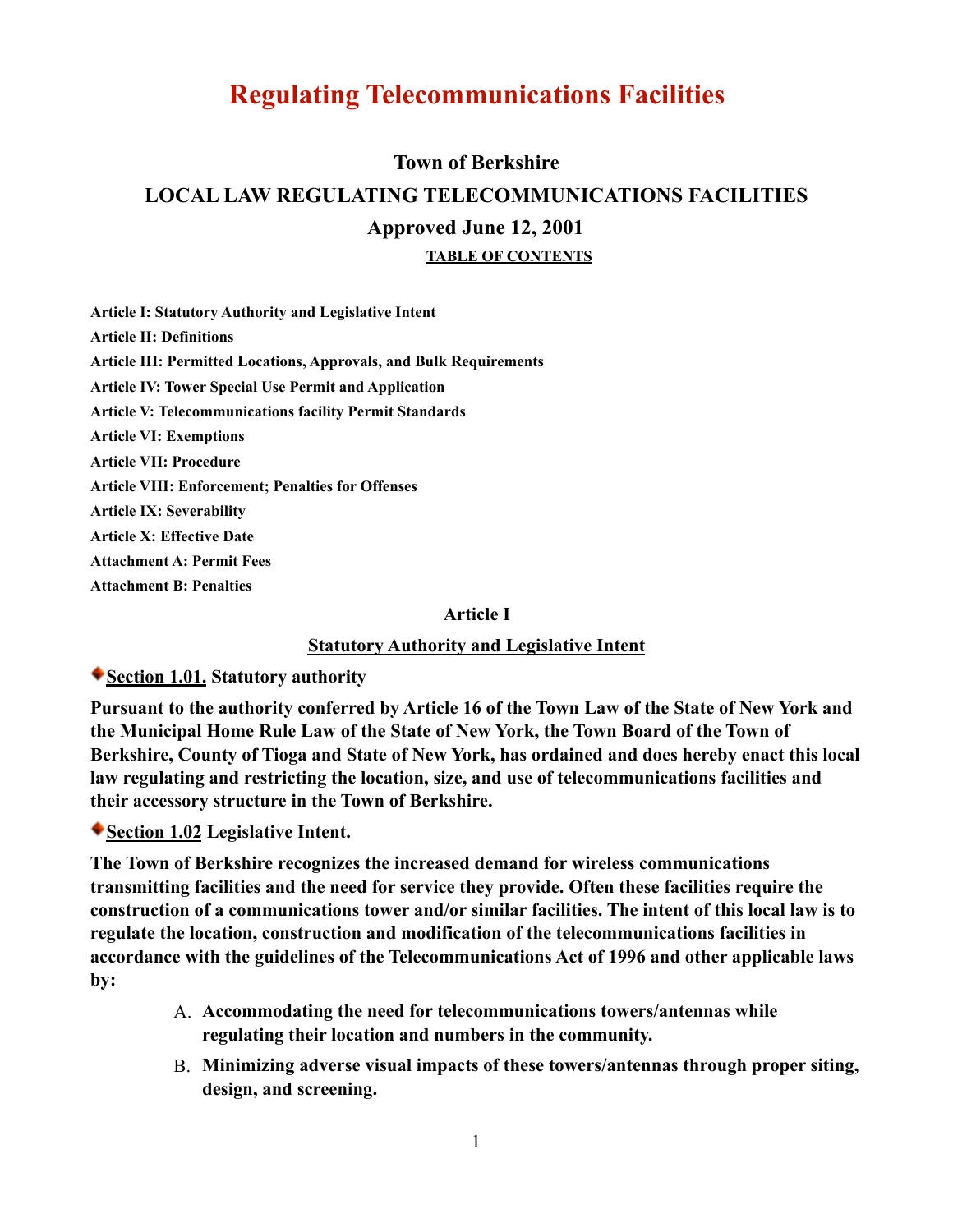- C. **Preserving and enhancing the positive aesthetic qualities of the natural environment and current development in the Town of Berkshire.**
- D. **Providing for the health, safety, and welfare of the community by avoiding potential damage or other negative impact to adjacent properties from power failure, falling ice, etc. through proper siting and engineering.**
- E. **Requiring the joint use of towers when available and encouraging the placement of antennas on existing structures to minimize the number of such structures in the future.**

## **Article II**

## **Definitions**

**Section 1.03 Words and terms defined.**

**As used in this local law, the following terms shall have the meanings indicated:**

**ACCESSORY STRUCTURE – A nonhabitable accessory facility or structure serving or being used in conjunction with a communications tower and/or similar facility and usually located on the same lot as the communications tower. Examples of such structures include utility or transmission equipment storage sheds or cabinets. All other uses ancillary to the antenna and associated equipment (including a business office, maintenance depot, vehicle storage, etc.) are prohibited from the site unless otherwise permitted in the zoning district in which the facility is located.**

**ANTENNA – A system of electrical conductors that transmit or receive frequency signals. Such signals shall include but not limited to radio, television, cellular, paging, digital and/or data communications, personal wireless communication services (PWS) and microwave communications.**

**TELECOMMUNICATIONS FACILITIES – Towers and/or antennas and accessory structures together used in connection with the provision of cellular telephone service, personal communications services, digital and/or data communication services, paging services, radio and television broadcast services and similar broadcast services. (Also referred to as "facilities" or "equipment.")**

**TOWER – A structure designed to support antennas. It includes, without limit, freestanding towers, guyed towers, monopoles and similar structures which do or which do not employ camouflage technology.**

# **Article III**

# **Permitted Locations, Approvals, and Bulk Requirements**

**Section 1.04 Issuance of permits and approvals required.**

**No telecommunications facility shall be sited, located, constructed, erected or modified without the issuance of a building permit and such other permits or approvals as are prescribed in this local law.**

**Section 1.05. "Collocated/existing structure antennas" defined.**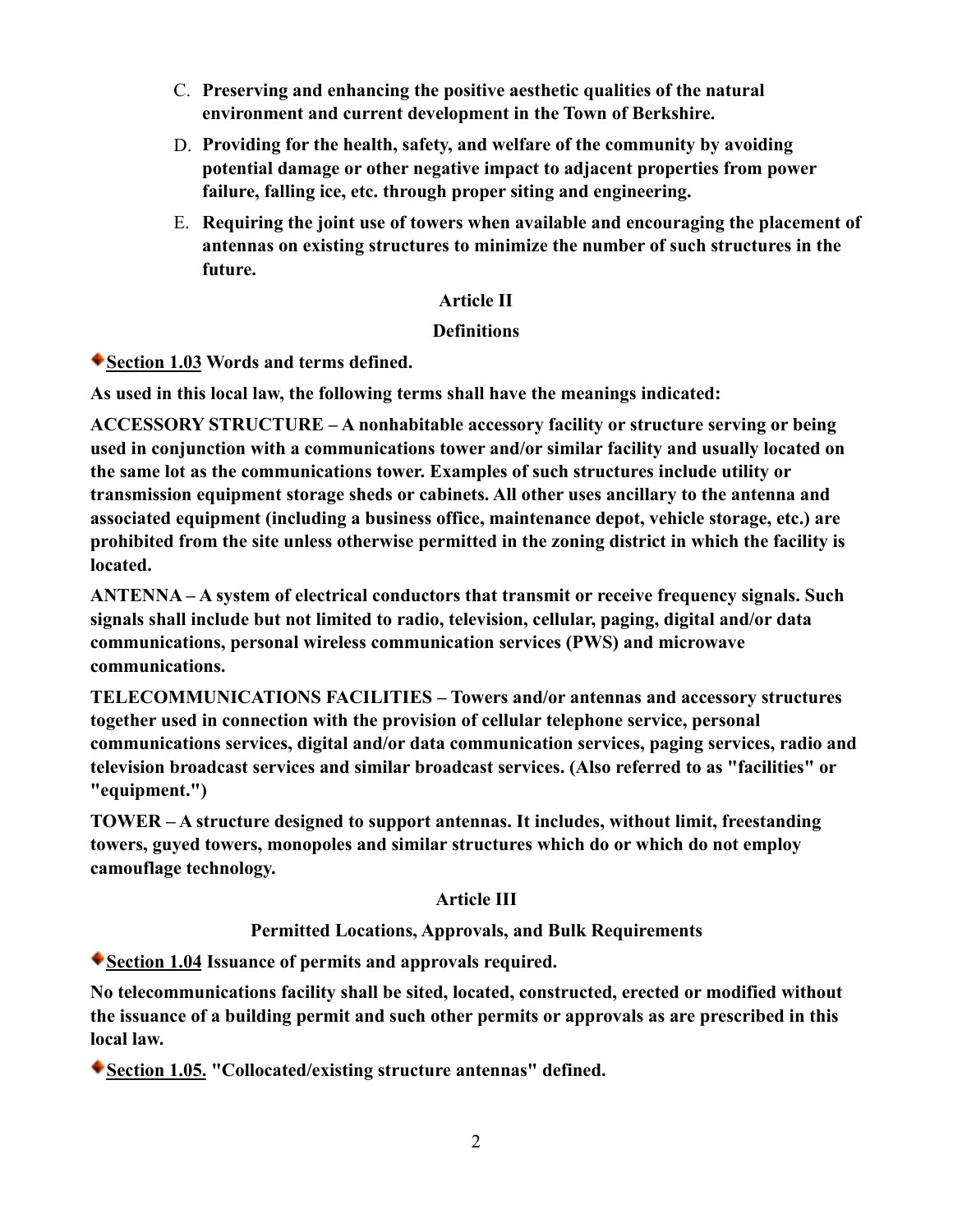**A "collocated/existing structure antenna" shall be defined as any antenna that will be mounted to an existing communications tower, smokestack, water tower or other existing structure, and extends no more than 15 feet above the height of the existing structure.**

**Section 1.06. Approvals and bulk requirements for collocated/existing structure antennas.**

**A collocated or existing structure antenna, as defined in Section 1.05 is permitted in all areas without a tower special use permit, upon issuance of a building permit. The building permit application shall include the following:** 

- A. **A structural analysis/report, certified by a professional engineer or architect licensed in New York State, verifying the ability of the structure to handle the antenna.**
- B. **Certification by a qualified radio frequency engineer (signed and sealed by a professional engineer or architect licensed in the State of New York) that the cumulative emissions from all antennas proposed to be located at the proposed site meet federal guidelines.**
- C. **The height of the new antenna shall extend no more than 15 feet above the height of the existing structure.**
- D. **The antenna and any mounting structure and related equipment shall be integrated into said structure in such a manner as to minimize its visual impact to the greatest extent practicable.**

**Section 1.07 Approvals and bulk requirements for all other telecommunications facilities.**

- A. **For all other telecommunications facilities, a tower special use permit shall be required. The tower must also be set back a minimum of 1and ½ times the height of the tower and antenna from all power lines and any existing buildings. The Town of Berkshire Planning Board and Town Board may require an additional setback area in case of guyed wires, taking into consideration the length of guyed wires and the location of ground anchors.**
- B. **In all areas of the village, new or relocated towers and antennas must be set back a minimum of 500 feet from all residential dwellings, schools, and historic structures.**
- C. **All special use permit applications for telecommunications facilities in all areas shall be treated as a Type 1 action under the State Environmental Quality Review Act (SEQRA)**

## **Article IV**

**Tower Special Use Permit and Application**

**Section 1.08. Planning Board and Town Board as issuing/lead agency.**

**The Town of Berkshire Planning Board and Town Board shall be the issuing agency for all tower special use permits and shall also be the lead agency for SEQRA.**

**Section 1.09. Content of application.**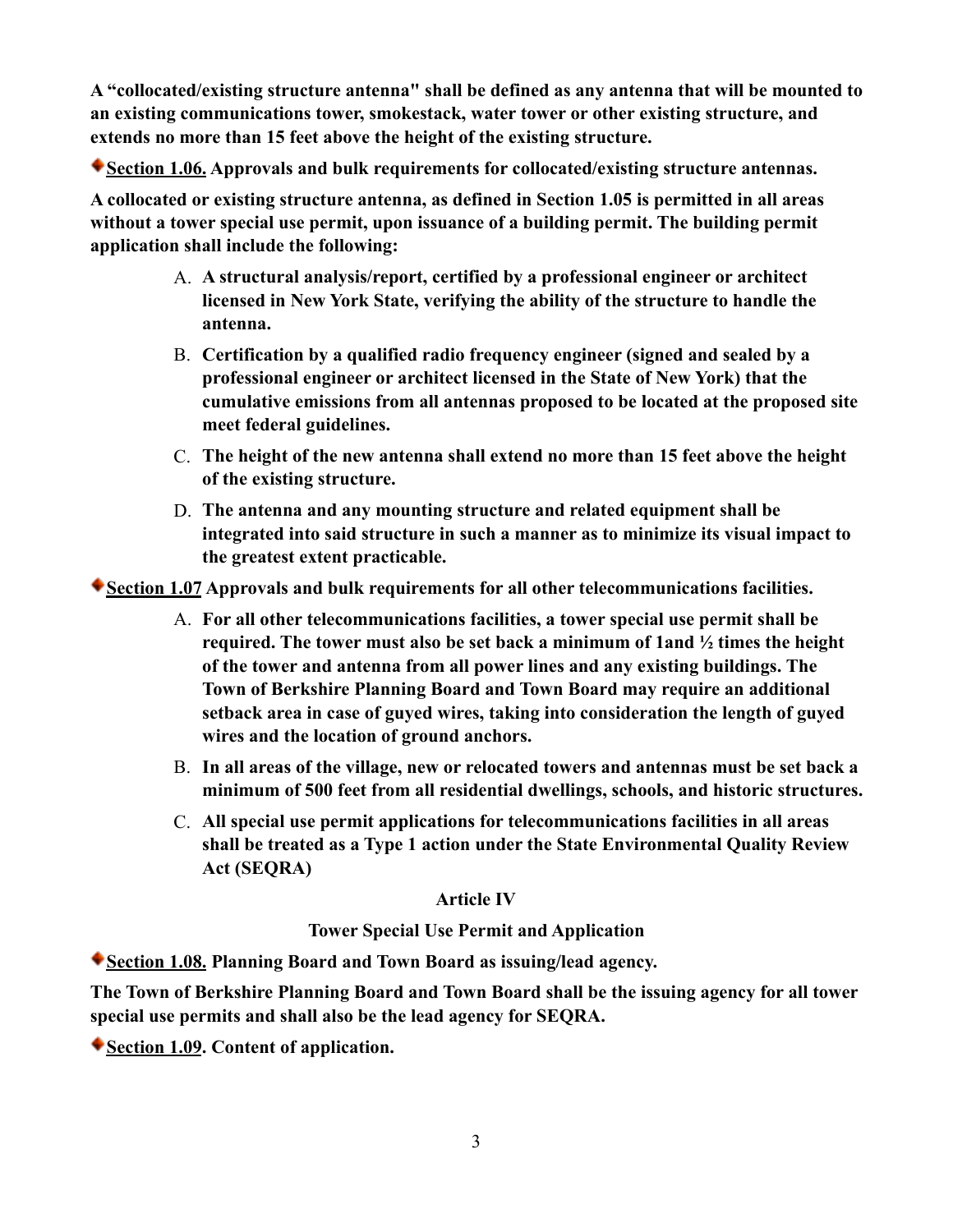**All applicants for a tower special use permit shall make a written application for special use permit to the Town of Berkshire Planning Board and Town Board, through the Town of Berkshire Clerk. Said application shall include:**

- A. **A completed tower special use permit application form. The application shall be accompanied by the payment of the tower special use permit application fee as established by the Town Board in the Schedule of Fees.**
- B. **Tower special use permit application form, including long form environmental assessment form (EAF). The application shall not be deemed complete unless accompanied by the propagation studies and search ring analysis described in Subsections D and E of this section.**
- C. **A site plan in the form and content acceptable to the Town of Berkshire Planning Board and Town Board, prepared to scale and in sufficient detail and accuracy. At minimum, such site plan shall include:**
	- 1. **The exact location of the proposed tower, together with guy wires and ground anchors, if applicable and any accessory structures.**
	- 2. **The maximum height of the proposed tower and antennas.**
	- 3. **A detail of tower type (monopole, guyed, freestanding or other).**
	- 4. **The color or colors of the tower and accessory buildings.**
	- 5. **The location, type and intensity of any lighting on the tower and antennas.**
	- 6. **A survey showing the boundary of the property and a topographical map of the property with contour lines not exceeding five-foot intervals.**
	- 7. **Proof of ownership of the land by the applicant or the landowner's consent if the applicant will not own the property. A copy of the final lease agreement, plus any amendments thereto, must also be provided if the applicant will not own the property.**
	- 8. **The location of all current and proposed structures on the property and all structures on any adjacent property within 50 feet of the property lines, together with the distance of these structures to the tower and antennas and location of any adjacent residential dwellings, schools and historic structures within 500 feet.**
	- 9. **Identification of adjacent landowners.**
	- 10. **The location, nature and extent of any proposed fencing and landscaping or screening. Existing on site vegetation shall be preserved to the maximum extent possible.**
	- 11. **The location and nature of proposed utility easements and access roads, if applicable. The applicant must demonstrate that all private access roads will be maintained in order to ensure access by emergency vehicles on a year-round basis.**
	- 12. **Building elevations of accessory structures or immediately adjacent within 50 feet.**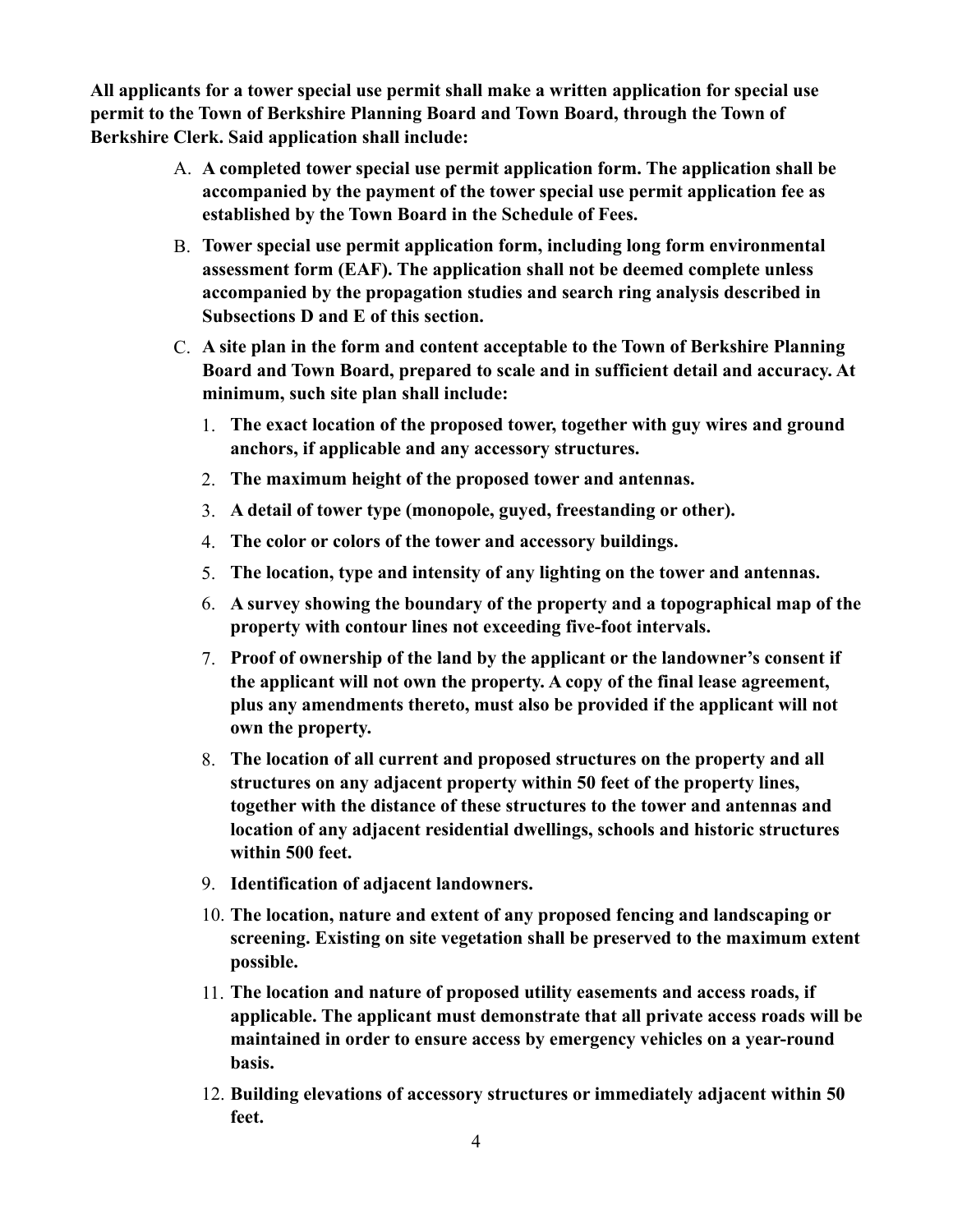- **D. "Before" and "after" propagation studies by a qualified radio frequency engineer (signed and sealed by a professional engineer licensed in the State of New York) demonstrating existing signal coverage resulting from the proposed telecommunications facility.**
- E. **A search ring analysis prepared by a qualified radio frequency engineer (signed and sealed by a professional engineer licensed in the State of New York) and overlaid on an appropriate background map demonstrating the area within which the telecommunications facility needs to be located in order to provide proper signal strength and coverage to the target cell. The applicant must be prepared to explain to the Town of Berkshire Planning Board and Town Board how and why it selected the proposed site, discuss the availability (or lack of availability) of a suitable structure within the search ring which would have allowed for collocated antenna(s) and to what extent the applicant explored locating the proposed tower and antennas in a more desirable use area. Proof of correspondence with other telecommunications companies concerning collocation shall be part of this requirement.**
- F. **The Town of Berkshire Planning Board and Town Board, upon reviewing the application, may request reasonable additional visual and aesthetic and site information, as it deems appropriate on a case by case basis. Such additional information may include, among other things, visual impact statements, enhanced landscaping plans, line-of-sight drawings and/or visual simulations from viewpoints selected by the Town Planning Board and Town Board.**
- G. **For sites in close proximity to significant historical sites or important preservation/conservation areas, the Town of Berkshire Planning Board and Town Board may request additional site plans and tower special use permit requirements. These requirements may include specially designed towers, additional screening, greater setbacks and improved landscaping. Siting in these areas should be avoided to the maximum extent possible.**
- H. **The applicant must submit a copy of its policy regarding collocation of other facilities on the proposed tower. Such policy shall allow collocation under the following conditions:**
	- 1. **The new antenna(s) and equipment do not exceed structural loading requirements, interfere with tower space used or to be used by the applicant nor pose any technical or radio frequency interference with existing equipment.**
	- 2. **The party desiring to collocate pays the applicant an appropriate and reasonable sum to collocate.**
	- 3. **The party desiring to collocate has a similar policy of collocation as the applicant.**
- I. **During the application process and after construction of the tower, the applicant shall provide a certification from a qualified professional engineer licensed in New York State, certifying that the tower and antennas meet applicable New York State and American National Standards Institute (ANSI) structural safety standards.**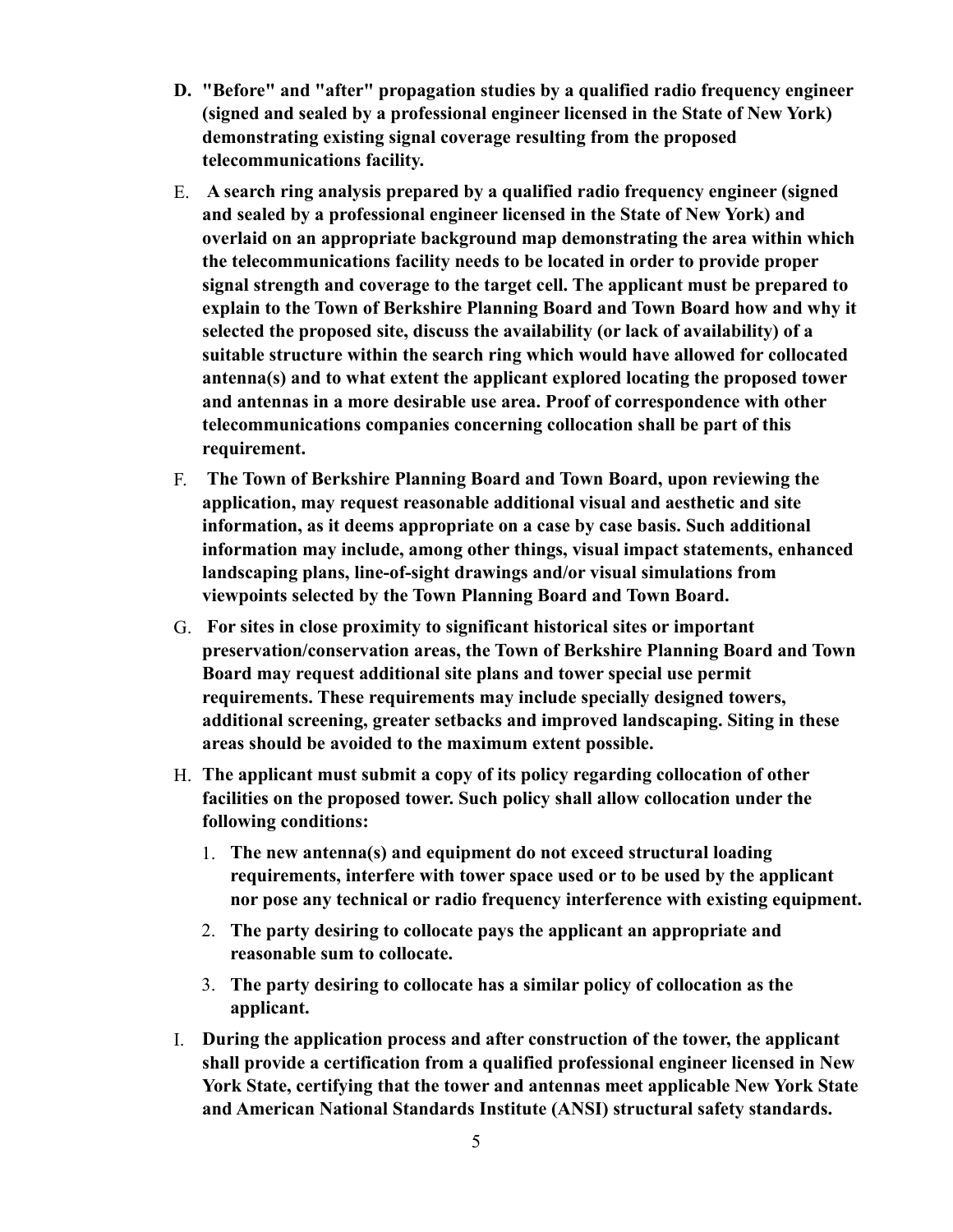**Section 1.10. Building permit requirements.**

**Upon issuance of a tower special use permit by the Town of Berkshire Planning Board and Town Board, the applicant must obtain a building permit, pursuant to Section 1.04, before the facility may be placed in service.**

## **Article V**

## **Telecommunications Facility Permit Standards**

**Section 1.11. Criteria considered; conditions.**

**The following criteria will be considered by the Town of Berkshire Planning Board and Town Board prior to the approval/denial of a request for a tower special use permit. The criteria listed may be used as basis to impose reasonable conditions on the applicant. Tower special use permits run with the land and may not be transferred to a different parcel of land.**

## **Section 1.12. Siting Preferences.**

- A. **The Town of Berkshire Planning Board and Town Board may express a preference for an alternative site(s) and/or that the proposed telecommunications facility be located in a higher-intensity use area or on a higher –intensity use property, provided that there is a technologically feasible and available location. A guideline for the town's preference, from most desirable to least desirable property, is as follows:** 
	- 1. **Property with an existing structure suitable for collocation**
	- 2. **Municipal or government-owned property**
	- 3. **Industrial or Business Areas**
	- 4. **Residential or Agricultural lands**
	- 5. **Sites which are in close proximity to significant historic sites and/or important preservation/conservation areas.**
- B. **Any request by the Town of Berkshire Planning Board and Town Board for information or technical analysis on a preferred alternate site shall be provided by the applicant at its sole cost.**

# **Section 1.13 Aesthetics**

**Telecommunications facilities shall be located and buffered to the maximum extent that is practical and technologically feasible to help ensure compatibility with surrounding land uses. In order to minimize any adverse aesthetic affect on neighboring residences to the extent possible, the Town of Berkshire Planning Board and Town Board may impose reasonable conditions on the applicant, including, but not limited to the following:**

> A. **Tower height, including antennas, and design are matters of primary public concern. The Boards may require a monopole or guyed tower (if sufficient land is available to the applicant) instead of a freestanding tower. Monopoles are a preferred design. The Boards may impose reasonable restrictions and/or conditions on height. For example, the Boards may reasonably determine that**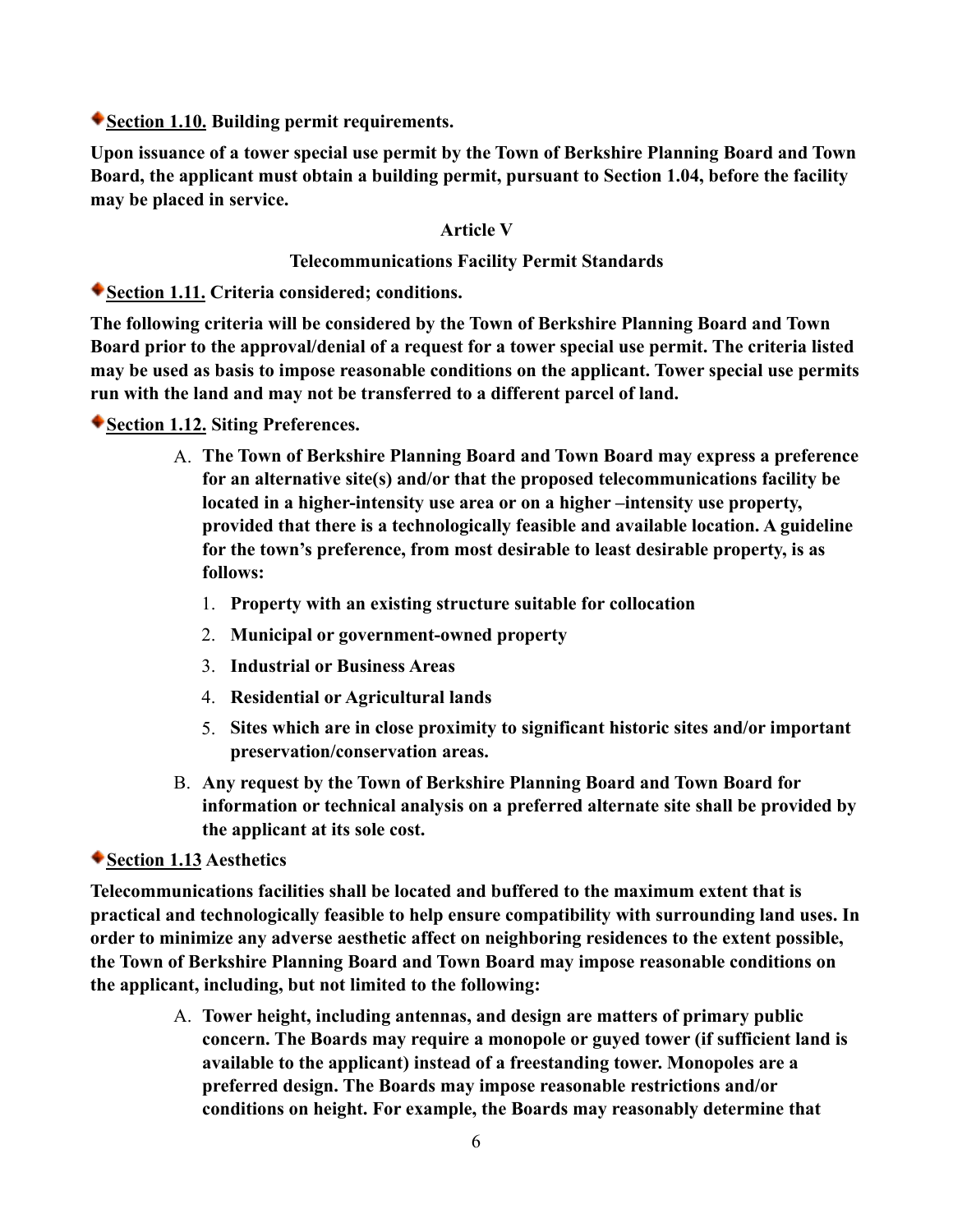**adverse impact upon community will be best mitigated by requiring the applicant to construct multiple towers of lower height at several different locations to meet the applicants demonstrated service coverage requirement(s).**

- B. **The Boards may require reasonable landscaping consisting of trees or shrubs to screen the base of the tower and antennas and/or to screen the tower and any accessory structure or buildings to the extent possible from adjacent residential property. Existing on site trees and vegetation shall be preserved to the maximum extent possible.**
- C. **The Town of Berkshire Planning Board and Town Board shall require the applicant to show that it has made good faith efforts to collocate on existing towers or other available and appropriate structures and/or to construct new towers near existing towers in an effort to consolidate visual disturbances.**
- D. **The type of finish, color, and lighting shall be subject to village and/or Federal Aviation Administration (FAA) approval. The Town of Berkshire Planning Board and Town Board may require lights to be shielded to minimize ground visual impact.**
- E. **No tower shall contain any signs or advertising devices. Notwithstanding the foregoing, the Boards may require appropriate signage indicating ownership of the facility and phone numbers to call in case of emergency. The emergency sign will be no larger than 4 square feet.**

**Section 1.14. Radio Frequency.**

- A. **The Town of Berkshire Planning Board and Town Board shall impose a condition on the applicant that the communications antenna will be operated only at frequencies and power levels designated by the Federal Communications Commission (FCC) and/or Environmental Protection Agency (EPA) technical exposure limits, and may periodically require that the applicant provide competent documentation to support the maximum allowable frequencies, power levels and exposure limits for radiation will not be exceeded.**
- B. **Unless otherwise preempted by federal or state law, the applicant shall submit to the Code Enforcement Officer, and inspection of the telecommunications facility every two years for radio emissions. A professional engineer licensed in New York State specializing in electrical engineering with expertise in radio communications facilities shall perform radio emission inspections. The radio emission inspection shall describe the power density levels of the electromagnetic energy generated from the facility, including the cumulative effects of collocated antennas. In the event that the radio emission inspection indicates that the electromagnetic energy generated from the facility is above the allowable limits stated with applicable FCC or ANSI standards or other applicable federal or state guidelines in effect at the time of the inspection, the applicant shall cease all use of the facility until such time as it proves to the satisfaction of the Code Enforcement Officer or pertinent town consultant that the power density levels of the electromagnetic energy to be generated at the facility are below the applicable standards.**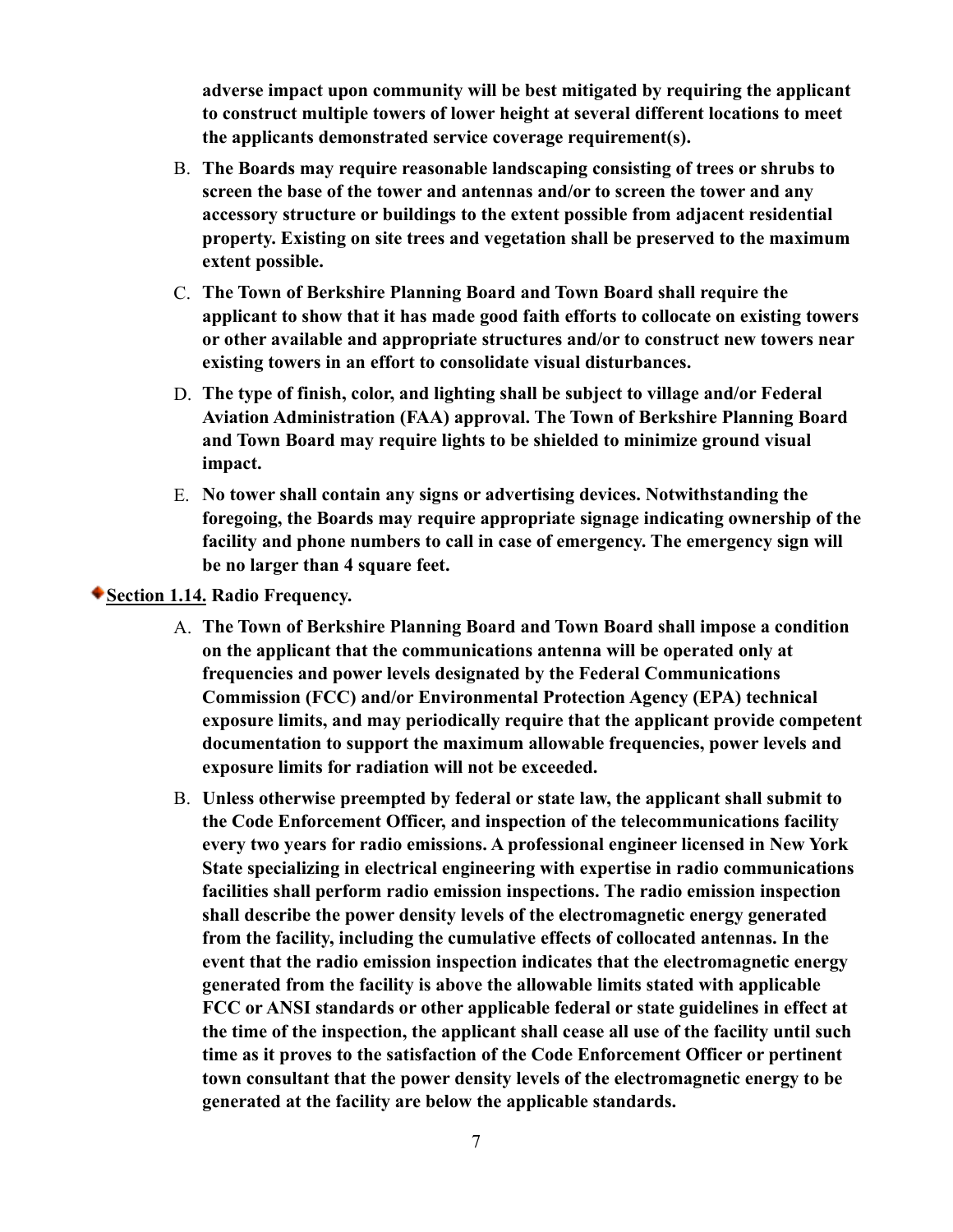**Section 1.15. Traffic, access and safety.**

- A. **A road turnaround and one parking space (10' by 20') shall be provided to assure adequate year-around emergency and service access. Maximum use of existing roads, public or private, shall be made for access. Tower or antenna(s) accessory structures shall not be sited in public roadways or road right-of-way.**
- B. **All towers and ground anchors, if applicable, shall be enclosed by a fence not less than eight feet in height and otherwise sufficiently protected from trespassing or vandalism.**
- C. **The applicant must comply with all applicable state and federal regulations including but not limited to FAA and FCC regulations, and from time to time may be required to provide certification of such compliance.**
- D. **All towers and antennas shall include anti-climbing devices for a minimum of 25 feet extending above ground level.**

**Section 1.16. Removal of tower.**

- A. **The applicant shall agree in writing to remove the tower and antenna if the telecommunications facility ceases to be used for its intended purpose for 6 consecutive months. The Town of Berkshire Planning Board and Town Board shall require the applicant to provide an appropriate and adequate demolition bond for the purpose of removing the telecommunications facility and restoration of the land in case the applicant fails to do so as required above.**
- B. **At least every two years, the applicant shall submit an analysis to confirm the sufficiency of the demolition bond and a report of the cost of removal and property restoration, which are to be performed by a professional engineer licensed in New York State, at the applicant's expense. If the analysis and report determine that the amount of the bond in force is insufficient to cover, the removal, disposal and restoration costs, the bond shall be increased to the amount necessary to cover such costs within 10 days of the application's receipt of such report.**

**Section 1.17. Structural safety inspections.**

- A. **During the application process and after construction of the tower, the applicant shall provide a certification from a qualified professional engineer licensed in New York State, certifying that the tower and antennas meet applicable New York State and ANSI structural safety standards.**
- B. **Unless otherwise preempted by federal or state law, the telecommunications facility shall be inspected every two years, at the applicant's expense, for structural integrity and a copy of the report shall be promptly delivered to the Code Enforcement Officer. A professional engineer licensed in New York State specializing in structural engineering shall perform the structural inspection. The structural inspection report shall describe the structural integrity of the facility; maintenance issues and repairs needed or made, if any. In the event that the structural inspection indicates structural deficiencies, then the deficiencies must be**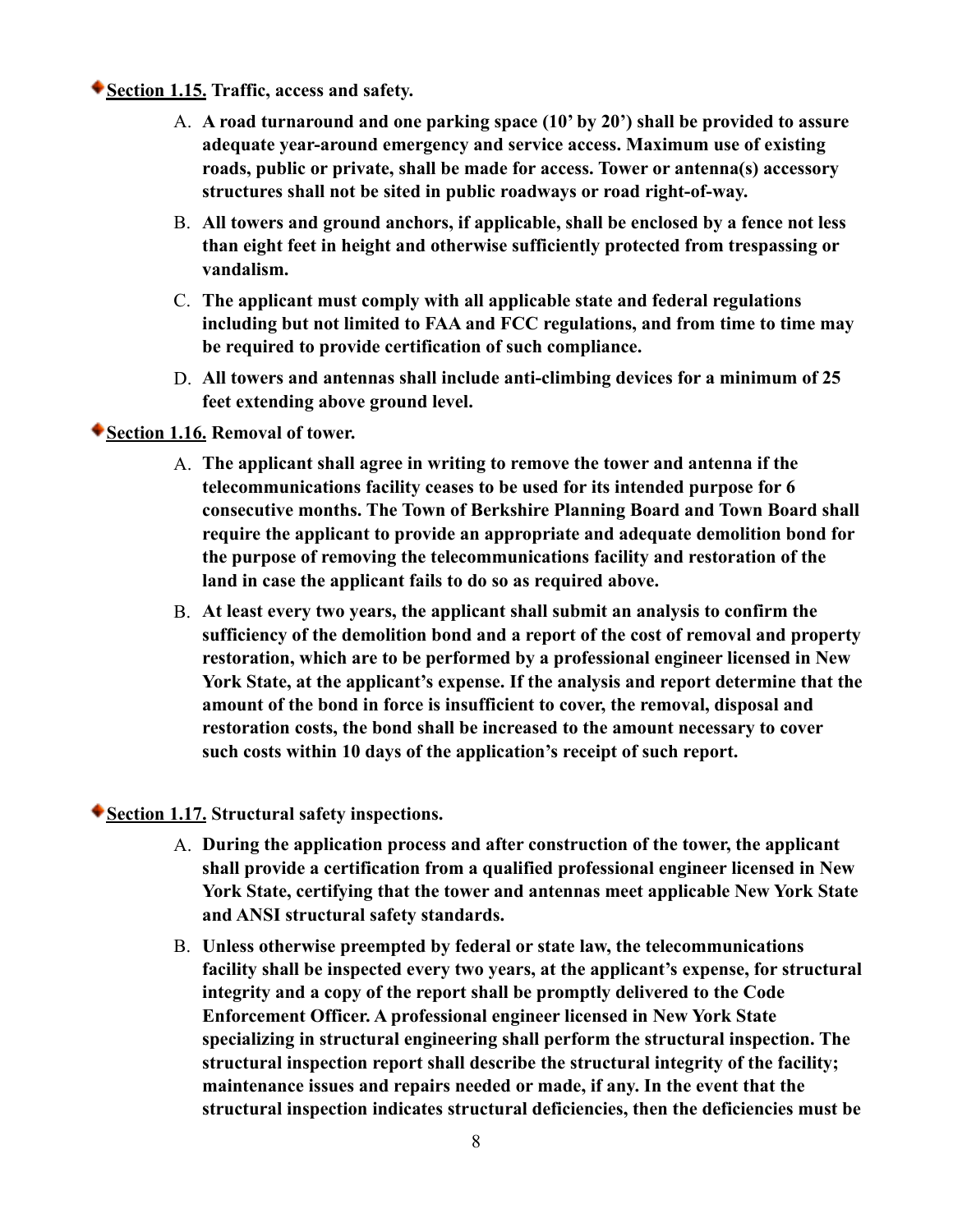**remedied within the time reasonably set by the Code Enforcement Officer. Upon the applicant's failure to do so, the bonds for demolition may be exercised.**

**Section 1.18. Maintenance of telecommunications facility.**

**All communications facilities shall be maintained in good order and repair. The Town of Berkshire Planning Board and Town Board may require reasonable records of such maintenance be kept and available for town review upon request.**

## **ARTICLE VI**

### **Exemptions**

**Section 1.19. Exemptions enumerated.**

**The following shall be exempt:**

- A. **The tower and antenna(s) may be repaired and maintained without restriction.**
- B. **Antennas and satellite antennas used solely for residential household television and radio reception.**
- C. **Satellite antennas measuring two meters or less in diameter and located in commercial districts, and satellite antennas one meter or less in diameter regardless of location.**

## **Article VII**

### **Procedure**

**Section 1.20. Conflict with other laws.**

**In the event of any conflicts or inconsistencies between this chapter and any local law, this law shall control telecommunications towers and similar facilities in the town unless otherwise specifically referenced in this law.**

## **ARTICLE VIII**

### **Enforcement; Penalties for Offenses**

**Section 1.21. Enforcement; penalties for offenses.**

- A. **This law is adopted pursuant to the planning powers granted to the town under applicable law. In the event of any violation of this law or any permit(s) issued hereunder, the Town of Berkshire may seek enforcement under available authority, including but not limited to Town Law 268 of the State of New York and the Municipal Home Rule Law of the State of New York.**
- B. **Any violation of this law is an offense punishable by a fine and imprisonment. Each week's continued violation shall constitute a separate additional violation. A**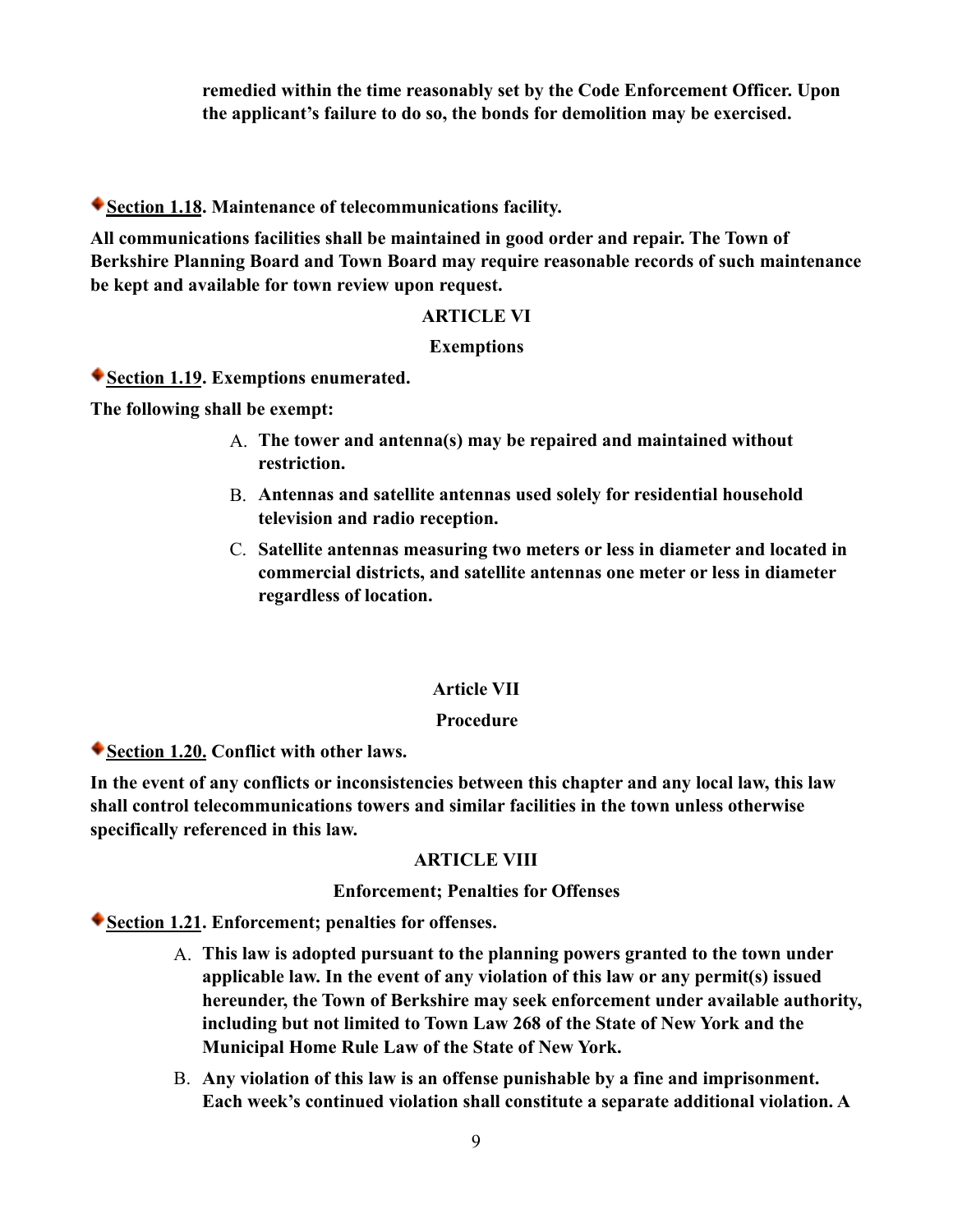**first violation shall be deemed to have occurred from the date of written notification of violation issued by the enforcement officer or from such a date as may be designated in such written notice.**

- C. **Any entity operating under a tower special use permit or site plan approval that fails to comply with the requirements and/or conditions of that permit or approval, or violates the same, shall cease and desist use of the facility upon notice by the Town of Berkshire Enforcement Officer and shall not resume use until brought into compliance. Once the deadline has passed for rectifying the violation, the town may direct the removal of the tower, antennas, and other facilities within 90 days of the notification by the town directing such removal, or the town may remove said facilities and use the demolition bonds posted to pay for such removal.**
- D. **Failure to comply with a direction to cease and desist or to remove shall constitute a separate violation.**

#### **ARTICLE IX**

#### **Severability**

**Section 1.22. Severability.**

**If any part of this law or permit shall be judicially declared to be invalid, void, unconstitutional or unenforceable, all unaffected provisions hereof shall survive such declaration and this law and permit shall remain in full force and effect as if the invalidated portion had not been enacted.**

#### **ARTICLE X**

#### **Effective Date**

**Section 1.23. Effective Date.**

**This local law shall become effective upon filing with the Secretary of State.**

#### **ATTACHMENT A**

## **TOWN OF BERKSHIRE WIRELESS TELECOMMUNICATION FACILITIES LOCAL LAW**

**Attachment to Article IV, Section 1:09 Content of Application:**

**The Tower Special Use Permit - non-refundable - application fee is \$5000.00.**

**The Collocation Special Use permit application fee per antenna is \$2000.00.**

#### **ATTACHMENT B**

**TOWN OF BERKSHIRE**